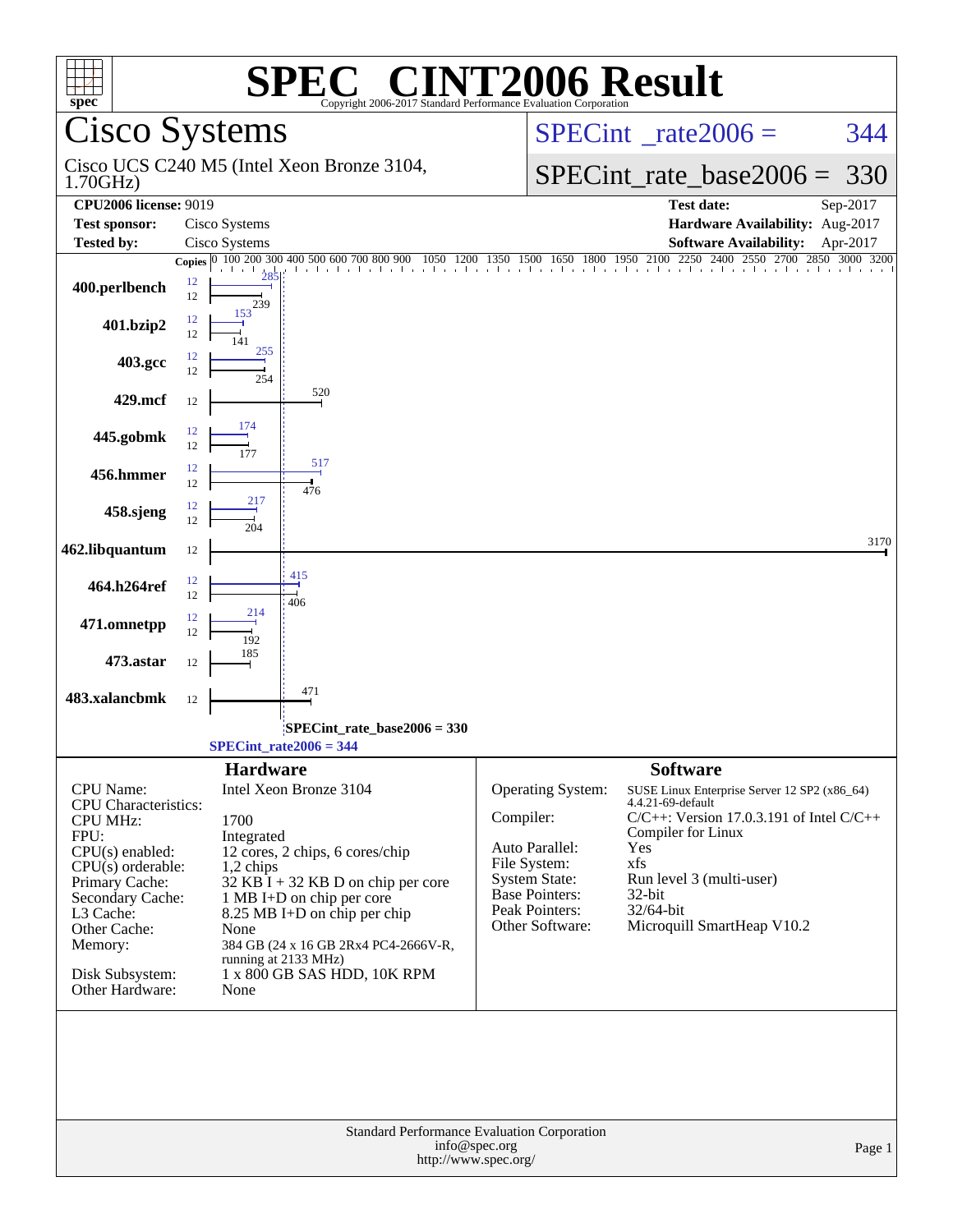

# Cisco Systems

1.70GHz) Cisco UCS C240 M5 (Intel Xeon Bronze 3104, SPECint rate $2006 = 344$ 

### [SPECint\\_rate\\_base2006 =](http://www.spec.org/auto/cpu2006/Docs/result-fields.html#SPECintratebase2006) 330

**[CPU2006 license:](http://www.spec.org/auto/cpu2006/Docs/result-fields.html#CPU2006license)** 9019 **[Test date:](http://www.spec.org/auto/cpu2006/Docs/result-fields.html#Testdate)** Sep-2017 **[Test sponsor:](http://www.spec.org/auto/cpu2006/Docs/result-fields.html#Testsponsor)** Cisco Systems **[Hardware Availability:](http://www.spec.org/auto/cpu2006/Docs/result-fields.html#HardwareAvailability)** Aug-2017 **[Tested by:](http://www.spec.org/auto/cpu2006/Docs/result-fields.html#Testedby)** Cisco Systems **[Software Availability:](http://www.spec.org/auto/cpu2006/Docs/result-fields.html#SoftwareAvailability)** Apr-2017

### **[Results Table](http://www.spec.org/auto/cpu2006/Docs/result-fields.html#ResultsTable)**

|                    | <b>Base</b>                                                                                              |                |       |                |            |                |            | <b>Peak</b>   |                |              |                |              |                |              |
|--------------------|----------------------------------------------------------------------------------------------------------|----------------|-------|----------------|------------|----------------|------------|---------------|----------------|--------------|----------------|--------------|----------------|--------------|
| <b>Benchmark</b>   | <b>Copies</b>                                                                                            | <b>Seconds</b> | Ratio | <b>Seconds</b> | Ratio      | <b>Seconds</b> | Ratio      | <b>Copies</b> | <b>Seconds</b> | <b>Ratio</b> | <b>Seconds</b> | <b>Ratio</b> | <b>Seconds</b> | <b>Ratio</b> |
| 400.perlbench      | 12                                                                                                       | 491            | 239   | 493            | <b>238</b> | 490            | 239        | 12            | 411            | 285          | 411            | 285          | 411            | 285          |
| 401.bzip2          | 12                                                                                                       | 820            | 141   | 819            | 141        | 820            | 141        | 12            | 755            | 153          | 756            | 153          | 756            | 153          |
| $403.\mathrm{gcc}$ | 12                                                                                                       | 386            | 250   | 378            | 256        | 380            | 254        | 12            | 379            | 255          | 378            | 256          | 379            | 255          |
| $429$ .mcf         | 12                                                                                                       | 211            | 520   | 211            | 520        | 211            | 519        | 12            | 211            | 520          | 211            | 520          | 211            | 519          |
| $445$ .gobmk       | 12                                                                                                       | 713            | 177   | 713            | 177        | 713            | 177        | 12            | 725            | 174          | 725            | 174          | 725            | <u>174</u>   |
| 456.hmmer          | 12                                                                                                       | 234            | 479   | 237            | 471        | 235            | 476        | 12            | 217            | 517          | 217            | 517          | 217            | 517          |
| $458$ .sjeng       | 12                                                                                                       | 714            | 203   | 711            | 204        | 710            | 204        | 12            | 670            | 217          | 670            | 217          | 670            | 217          |
| 462.libquantum     | 12                                                                                                       | 78.6           | 3160  | 78.5           | 3170       | 78.4           | 3170       | 12            | 78.6           | 3160         | 78.5           | 3170         | 78.4           | 3170         |
| 464.h264ref        | 12                                                                                                       | 654            | 406   | 657            | 404        | 655            | 406        | 12            | 640            | 415          | 640            | 415          | 642            | 414          |
| 471.omnetpp        | 12                                                                                                       | 390            | 192   | 390            | 192        | 389            | 193        | 12            | 351            | 214          | 351            | 213          | 351            | 214          |
| 473.astar          | 12                                                                                                       | 456            | 185   | 455            | 185        | 456            | <b>185</b> | 12            | 456            | 185          | 455            | 185          | 456            | <b>185</b>   |
| 483.xalancbmk      | 12                                                                                                       | 176            | 470   | 176            | 471        | 176            | 471        | 12            | 176            | 470          | 176            | 471          | 176            | 471          |
|                    | Results appear in the order in which they were run. Bold underlined text indicates a median measurement. |                |       |                |            |                |            |               |                |              |                |              |                |              |

### **[Submit Notes](http://www.spec.org/auto/cpu2006/Docs/result-fields.html#SubmitNotes)**

 The numactl mechanism was used to bind copies to processors. The config file option 'submit' was used to generate numactl commands to bind each copy to a specific processor. For details, please see the config file.

### **[Operating System Notes](http://www.spec.org/auto/cpu2006/Docs/result-fields.html#OperatingSystemNotes)**

Stack size set to unlimited using "ulimit -s unlimited"

### **[Platform Notes](http://www.spec.org/auto/cpu2006/Docs/result-fields.html#PlatformNotes)**

BIOS Settings: CPU performance set to Enterprise Power Performance Tuning set to OS SNC set to Enabled IMC Interleaving set to 1-way Interleave Patrol Scrub set to Disabled Sysinfo program /opt/cpu2006-1.2/config/sysinfo.rev6993 Revision 6993 of 2015-11-06 (b5e8d4b4eb51ed28d7f98696cbe290c1) running on linux-0s5q Fri Sep 8 17:35:49 2017 This section contains SUT (System Under Test) info as seen by some common utilities. To remove or add to this section, see: <http://www.spec.org/cpu2006/Docs/config.html#sysinfo>

 From /proc/cpuinfo model name : Intel(R) Xeon(R) Bronze 3104 CPU @ 1.70GHz 2 "physical id"s (chips) Continued on next page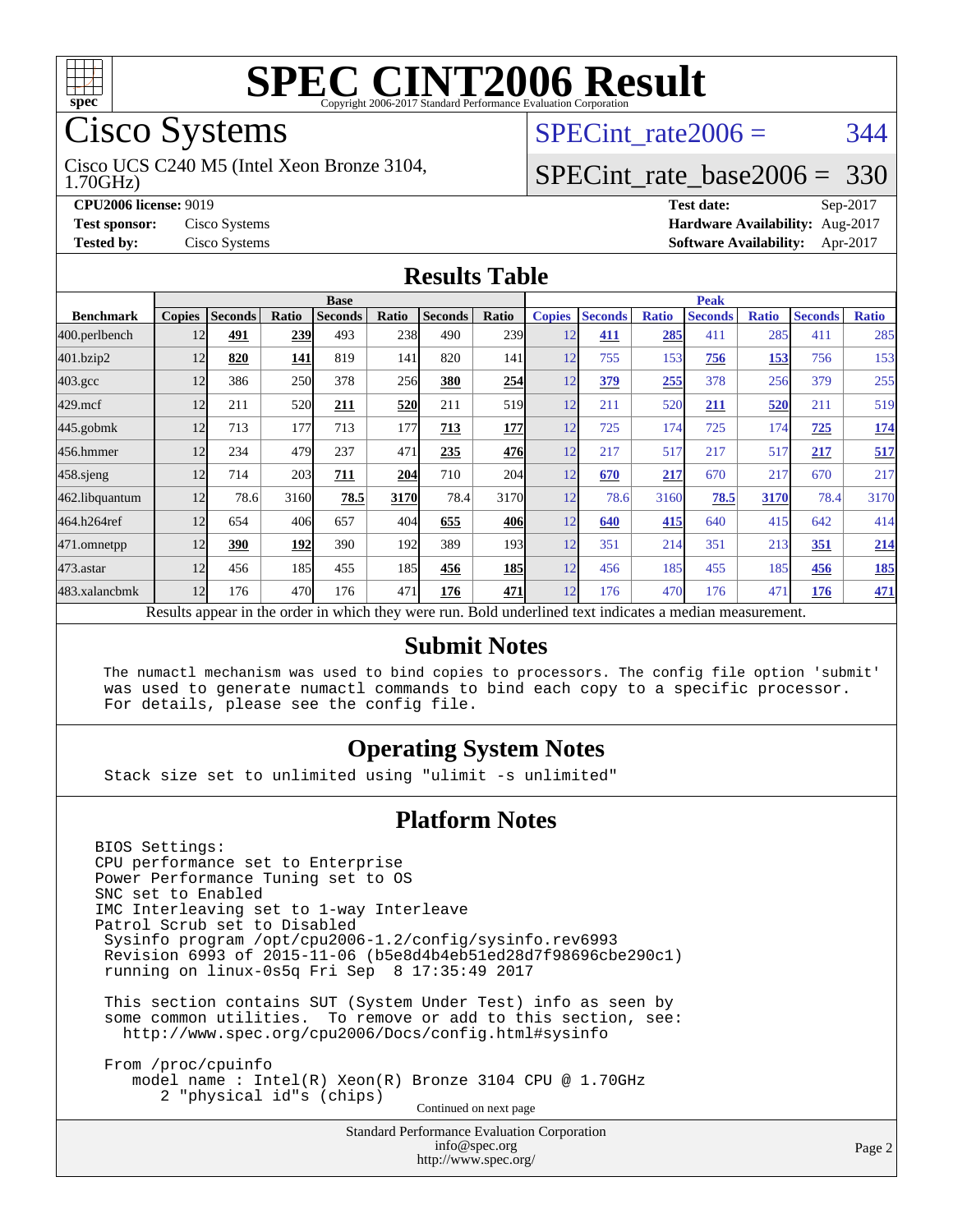

### **[SPEC CINT2006 Result](http://www.spec.org/auto/cpu2006/Docs/result-fields.html#SPECCINT2006Result)** Copyright 2006-2017 Standard Performance Evaluation Corporation

Cisco Systems

1.70GHz) Cisco UCS C240 M5 (Intel Xeon Bronze 3104, SPECint rate $2006 = 344$ 

[SPECint\\_rate\\_base2006 =](http://www.spec.org/auto/cpu2006/Docs/result-fields.html#SPECintratebase2006) 330

**[CPU2006 license:](http://www.spec.org/auto/cpu2006/Docs/result-fields.html#CPU2006license)** 9019 **[Test date:](http://www.spec.org/auto/cpu2006/Docs/result-fields.html#Testdate)** Sep-2017 **[Test sponsor:](http://www.spec.org/auto/cpu2006/Docs/result-fields.html#Testsponsor)** Cisco Systems **[Hardware Availability:](http://www.spec.org/auto/cpu2006/Docs/result-fields.html#HardwareAvailability)** Aug-2017 **[Tested by:](http://www.spec.org/auto/cpu2006/Docs/result-fields.html#Testedby)** Cisco Systems **[Software Availability:](http://www.spec.org/auto/cpu2006/Docs/result-fields.html#SoftwareAvailability)** Apr-2017

#### **[Platform Notes \(Continued\)](http://www.spec.org/auto/cpu2006/Docs/result-fields.html#PlatformNotes)**

Standard Performance Evaluation Corporation [info@spec.org](mailto:info@spec.org) <http://www.spec.org/> 12 "processors" cores, siblings (Caution: counting these is hw and system dependent. The following excerpts from /proc/cpuinfo might not be reliable. Use with caution.) cpu cores : 6 siblings : 6 physical 0: cores 0 1 2 3 4 5 physical 1: cores 0 1 2 3 4 5 cache size : 8448 KB From /proc/meminfo MemTotal: 394864404 kB HugePages\_Total: 0<br>Hugepagesize: 2048 kB Hugepagesize: From /etc/\*release\* /etc/\*version\* SuSE-release: SUSE Linux Enterprise Server 12 (x86\_64) VERSION = 12 PATCHLEVEL = 2 # This file is deprecated and will be removed in a future service pack or release. # Please check /etc/os-release for details about this release. os-release: NAME="SLES" VERSION="12-SP2" VERSION\_ID="12.2" PRETTY\_NAME="SUSE Linux Enterprise Server 12 SP2" ID="sles" ANSI\_COLOR="0;32" CPE\_NAME="cpe:/o:suse:sles:12:sp2" uname -a: Linux linux-0s5q 4.4.21-69-default #1 SMP Tue Oct 25 10:58:20 UTC 2016 (9464f67) x86\_64 x86\_64 x86\_64 GNU/Linux run-level 3 Sep 8 17:34 SPEC is set to: /opt/cpu2006-1.2 Filesystem Type Size Used Avail Use% Mounted on /dev/sdb2 xfs 700G 60G 640G 9% / Additional information from dmidecode: Warning: Use caution when you interpret this section. The 'dmidecode' program reads system data which is "intended to allow hardware to be accurately determined", but the intent may not be met, as there are frequent changes to hardware, firmware, and the "DMTF SMBIOS" standard. BIOS Cisco Systems, Inc. C240M5.3.1.1d.0.0615170707 06/15/2017 Memory: 24x 0xCE00 M393A2G40EB2-CTD 16 GB 2 rank 2666 MHz, configured at 2133 MHz Continued on next page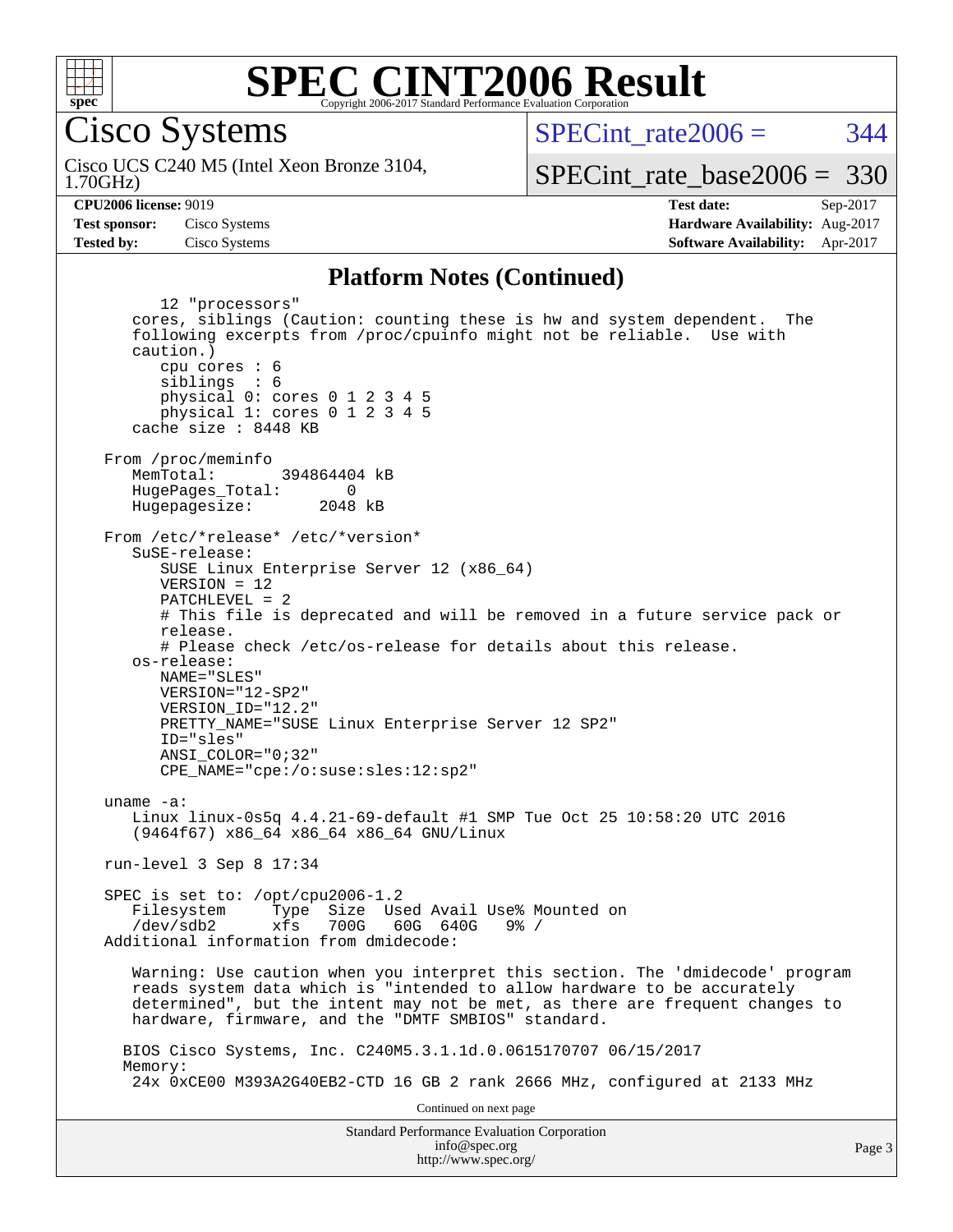

Cisco Systems

SPECint rate $2006 = 344$ 

1.70GHz) Cisco UCS C240 M5 (Intel Xeon Bronze 3104,

#### [SPECint\\_rate\\_base2006 =](http://www.spec.org/auto/cpu2006/Docs/result-fields.html#SPECintratebase2006) 330 **[CPU2006 license:](http://www.spec.org/auto/cpu2006/Docs/result-fields.html#CPU2006license)** 9019 **[Test date:](http://www.spec.org/auto/cpu2006/Docs/result-fields.html#Testdate)** Sep-2017

**[Test sponsor:](http://www.spec.org/auto/cpu2006/Docs/result-fields.html#Testsponsor)** Cisco Systems **[Hardware Availability:](http://www.spec.org/auto/cpu2006/Docs/result-fields.html#HardwareAvailability)** Aug-2017 **[Tested by:](http://www.spec.org/auto/cpu2006/Docs/result-fields.html#Testedby)** Cisco Systems **[Software Availability:](http://www.spec.org/auto/cpu2006/Docs/result-fields.html#SoftwareAvailability)** Apr-2017

### **[Platform Notes \(Continued\)](http://www.spec.org/auto/cpu2006/Docs/result-fields.html#PlatformNotes)**

(End of data from sysinfo program)

### **[General Notes](http://www.spec.org/auto/cpu2006/Docs/result-fields.html#GeneralNotes)**

Environment variables set by runspec before the start of the run: LD\_LIBRARY\_PATH = "/opt/cpu2006-1.2/lib/ia32:/opt/cpu2006-1.2/lib/intel64:/opt/cpu2006-1.2/sh10.2"

 Binaries compiled on a system with 1x Intel Core i7-4790 CPU + 32GB RAM memory using Redhat Enterprise Linux 7.2 Transparent Huge Pages enabled with: echo always > /sys/kernel/mm/transparent\_hugepage/enabled Filesystem page cache cleared with: shell invocation of 'sync; echo 3 > /proc/sys/vm/drop\_caches' prior to run runspec command invoked through numactl i.e.: numactl --interleave=all runspec <etc>

## **[Base Compiler Invocation](http://www.spec.org/auto/cpu2006/Docs/result-fields.html#BaseCompilerInvocation)**

[C benchmarks](http://www.spec.org/auto/cpu2006/Docs/result-fields.html#Cbenchmarks):

[icc -m32 -L/opt/intel/compilers\\_and\\_libraries\\_2017/linux/lib/ia32](http://www.spec.org/cpu2006/results/res2017q4/cpu2006-20170919-50243.flags.html#user_CCbase_intel_icc_c29f3ff5a7ed067b11e4ec10a03f03ae)

[C++ benchmarks:](http://www.spec.org/auto/cpu2006/Docs/result-fields.html#CXXbenchmarks)

[icpc -m32 -L/opt/intel/compilers\\_and\\_libraries\\_2017/linux/lib/ia32](http://www.spec.org/cpu2006/results/res2017q4/cpu2006-20170919-50243.flags.html#user_CXXbase_intel_icpc_8c35c7808b62dab9ae41a1aa06361b6b)

### **[Base Portability Flags](http://www.spec.org/auto/cpu2006/Docs/result-fields.html#BasePortabilityFlags)**

 400.perlbench: [-D\\_FILE\\_OFFSET\\_BITS=64](http://www.spec.org/cpu2006/results/res2017q4/cpu2006-20170919-50243.flags.html#user_basePORTABILITY400_perlbench_file_offset_bits_64_438cf9856305ebd76870a2c6dc2689ab) [-DSPEC\\_CPU\\_LINUX\\_IA32](http://www.spec.org/cpu2006/results/res2017q4/cpu2006-20170919-50243.flags.html#b400.perlbench_baseCPORTABILITY_DSPEC_CPU_LINUX_IA32) 401.bzip2: [-D\\_FILE\\_OFFSET\\_BITS=64](http://www.spec.org/cpu2006/results/res2017q4/cpu2006-20170919-50243.flags.html#user_basePORTABILITY401_bzip2_file_offset_bits_64_438cf9856305ebd76870a2c6dc2689ab) 403.gcc: [-D\\_FILE\\_OFFSET\\_BITS=64](http://www.spec.org/cpu2006/results/res2017q4/cpu2006-20170919-50243.flags.html#user_basePORTABILITY403_gcc_file_offset_bits_64_438cf9856305ebd76870a2c6dc2689ab) 429.mcf: [-D\\_FILE\\_OFFSET\\_BITS=64](http://www.spec.org/cpu2006/results/res2017q4/cpu2006-20170919-50243.flags.html#user_basePORTABILITY429_mcf_file_offset_bits_64_438cf9856305ebd76870a2c6dc2689ab) 445.gobmk: [-D\\_FILE\\_OFFSET\\_BITS=64](http://www.spec.org/cpu2006/results/res2017q4/cpu2006-20170919-50243.flags.html#user_basePORTABILITY445_gobmk_file_offset_bits_64_438cf9856305ebd76870a2c6dc2689ab) 456.hmmer: [-D\\_FILE\\_OFFSET\\_BITS=64](http://www.spec.org/cpu2006/results/res2017q4/cpu2006-20170919-50243.flags.html#user_basePORTABILITY456_hmmer_file_offset_bits_64_438cf9856305ebd76870a2c6dc2689ab) 458.sjeng: [-D\\_FILE\\_OFFSET\\_BITS=64](http://www.spec.org/cpu2006/results/res2017q4/cpu2006-20170919-50243.flags.html#user_basePORTABILITY458_sjeng_file_offset_bits_64_438cf9856305ebd76870a2c6dc2689ab) 462.libquantum: [-D\\_FILE\\_OFFSET\\_BITS=64](http://www.spec.org/cpu2006/results/res2017q4/cpu2006-20170919-50243.flags.html#user_basePORTABILITY462_libquantum_file_offset_bits_64_438cf9856305ebd76870a2c6dc2689ab) [-DSPEC\\_CPU\\_LINUX](http://www.spec.org/cpu2006/results/res2017q4/cpu2006-20170919-50243.flags.html#b462.libquantum_baseCPORTABILITY_DSPEC_CPU_LINUX) 464.h264ref: [-D\\_FILE\\_OFFSET\\_BITS=64](http://www.spec.org/cpu2006/results/res2017q4/cpu2006-20170919-50243.flags.html#user_basePORTABILITY464_h264ref_file_offset_bits_64_438cf9856305ebd76870a2c6dc2689ab) 471.omnetpp: [-D\\_FILE\\_OFFSET\\_BITS=64](http://www.spec.org/cpu2006/results/res2017q4/cpu2006-20170919-50243.flags.html#user_basePORTABILITY471_omnetpp_file_offset_bits_64_438cf9856305ebd76870a2c6dc2689ab) 473.astar: [-D\\_FILE\\_OFFSET\\_BITS=64](http://www.spec.org/cpu2006/results/res2017q4/cpu2006-20170919-50243.flags.html#user_basePORTABILITY473_astar_file_offset_bits_64_438cf9856305ebd76870a2c6dc2689ab) 483.xalancbmk: [-D\\_FILE\\_OFFSET\\_BITS=64](http://www.spec.org/cpu2006/results/res2017q4/cpu2006-20170919-50243.flags.html#user_basePORTABILITY483_xalancbmk_file_offset_bits_64_438cf9856305ebd76870a2c6dc2689ab) [-DSPEC\\_CPU\\_LINUX](http://www.spec.org/cpu2006/results/res2017q4/cpu2006-20170919-50243.flags.html#b483.xalancbmk_baseCXXPORTABILITY_DSPEC_CPU_LINUX)

# **[Base Optimization Flags](http://www.spec.org/auto/cpu2006/Docs/result-fields.html#BaseOptimizationFlags)**

[C benchmarks](http://www.spec.org/auto/cpu2006/Docs/result-fields.html#Cbenchmarks):

[-xCORE-AVX2](http://www.spec.org/cpu2006/results/res2017q4/cpu2006-20170919-50243.flags.html#user_CCbase_f-xCORE-AVX2) [-ipo](http://www.spec.org/cpu2006/results/res2017q4/cpu2006-20170919-50243.flags.html#user_CCbase_f-ipo) [-O3](http://www.spec.org/cpu2006/results/res2017q4/cpu2006-20170919-50243.flags.html#user_CCbase_f-O3) [-no-prec-div](http://www.spec.org/cpu2006/results/res2017q4/cpu2006-20170919-50243.flags.html#user_CCbase_f-no-prec-div) [-qopt-prefetch](http://www.spec.org/cpu2006/results/res2017q4/cpu2006-20170919-50243.flags.html#user_CCbase_f-qopt-prefetch) [-qopt-mem-layout-trans=3](http://www.spec.org/cpu2006/results/res2017q4/cpu2006-20170919-50243.flags.html#user_CCbase_f-qopt-mem-layout-trans_170f5be61cd2cedc9b54468c59262d5d)

Continued on next page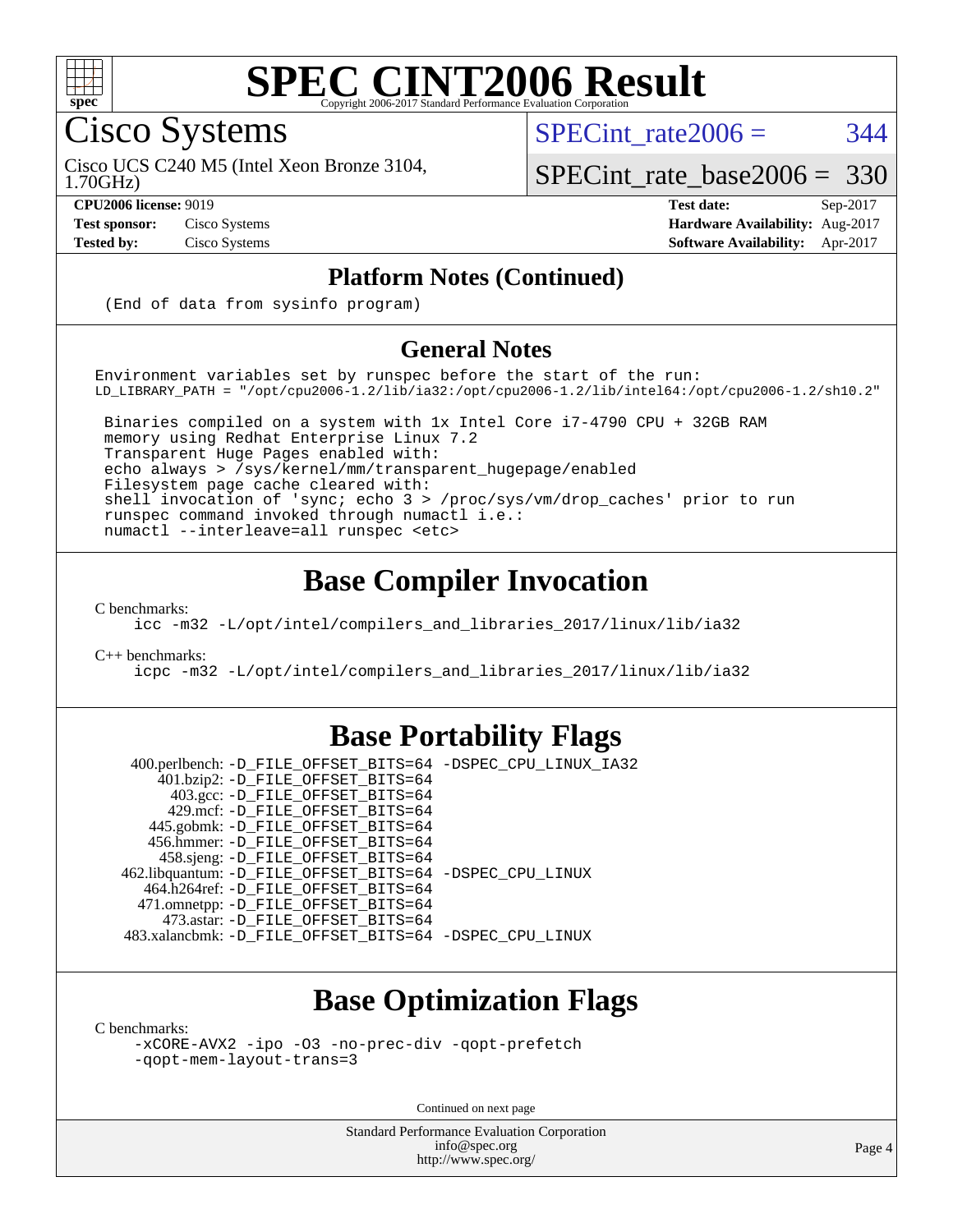

Cisco Systems

1.70GHz) Cisco UCS C240 M5 (Intel Xeon Bronze 3104, SPECint rate $2006 = 344$ 

[SPECint\\_rate\\_base2006 =](http://www.spec.org/auto/cpu2006/Docs/result-fields.html#SPECintratebase2006) 330

**[CPU2006 license:](http://www.spec.org/auto/cpu2006/Docs/result-fields.html#CPU2006license)** 9019 **[Test date:](http://www.spec.org/auto/cpu2006/Docs/result-fields.html#Testdate)** Sep-2017 **[Test sponsor:](http://www.spec.org/auto/cpu2006/Docs/result-fields.html#Testsponsor)** Cisco Systems **[Hardware Availability:](http://www.spec.org/auto/cpu2006/Docs/result-fields.html#HardwareAvailability)** Aug-2017 **[Tested by:](http://www.spec.org/auto/cpu2006/Docs/result-fields.html#Testedby)** Cisco Systems **[Software Availability:](http://www.spec.org/auto/cpu2006/Docs/result-fields.html#SoftwareAvailability)** Apr-2017

# **[Base Optimization Flags \(Continued\)](http://www.spec.org/auto/cpu2006/Docs/result-fields.html#BaseOptimizationFlags)**

[C++ benchmarks:](http://www.spec.org/auto/cpu2006/Docs/result-fields.html#CXXbenchmarks)

[-xCORE-AVX2](http://www.spec.org/cpu2006/results/res2017q4/cpu2006-20170919-50243.flags.html#user_CXXbase_f-xCORE-AVX2) [-ipo](http://www.spec.org/cpu2006/results/res2017q4/cpu2006-20170919-50243.flags.html#user_CXXbase_f-ipo) [-O3](http://www.spec.org/cpu2006/results/res2017q4/cpu2006-20170919-50243.flags.html#user_CXXbase_f-O3) [-no-prec-div](http://www.spec.org/cpu2006/results/res2017q4/cpu2006-20170919-50243.flags.html#user_CXXbase_f-no-prec-div) [-qopt-prefetch](http://www.spec.org/cpu2006/results/res2017q4/cpu2006-20170919-50243.flags.html#user_CXXbase_f-qopt-prefetch) [-qopt-mem-layout-trans=3](http://www.spec.org/cpu2006/results/res2017q4/cpu2006-20170919-50243.flags.html#user_CXXbase_f-qopt-mem-layout-trans_170f5be61cd2cedc9b54468c59262d5d) [-Wl,-z,muldefs](http://www.spec.org/cpu2006/results/res2017q4/cpu2006-20170919-50243.flags.html#user_CXXbase_link_force_multiple1_74079c344b956b9658436fd1b6dd3a8a) [-L/sh10.2 -lsmartheap](http://www.spec.org/cpu2006/results/res2017q4/cpu2006-20170919-50243.flags.html#user_CXXbase_SmartHeap_b831f2d313e2fffa6dfe3f00ffc1f1c0)

### **[Base Other Flags](http://www.spec.org/auto/cpu2006/Docs/result-fields.html#BaseOtherFlags)**

[C benchmarks](http://www.spec.org/auto/cpu2006/Docs/result-fields.html#Cbenchmarks):

403.gcc: [-Dalloca=\\_alloca](http://www.spec.org/cpu2006/results/res2017q4/cpu2006-20170919-50243.flags.html#b403.gcc_baseEXTRA_CFLAGS_Dalloca_be3056838c12de2578596ca5467af7f3)

## **[Peak Compiler Invocation](http://www.spec.org/auto/cpu2006/Docs/result-fields.html#PeakCompilerInvocation)**

[C benchmarks \(except as noted below\)](http://www.spec.org/auto/cpu2006/Docs/result-fields.html#Cbenchmarksexceptasnotedbelow):

[icc -m32 -L/opt/intel/compilers\\_and\\_libraries\\_2017/linux/lib/ia32](http://www.spec.org/cpu2006/results/res2017q4/cpu2006-20170919-50243.flags.html#user_CCpeak_intel_icc_c29f3ff5a7ed067b11e4ec10a03f03ae)

400.perlbench: [icc -m64](http://www.spec.org/cpu2006/results/res2017q4/cpu2006-20170919-50243.flags.html#user_peakCCLD400_perlbench_intel_icc_64bit_bda6cc9af1fdbb0edc3795bac97ada53)

401.bzip2: [icc -m64](http://www.spec.org/cpu2006/results/res2017q4/cpu2006-20170919-50243.flags.html#user_peakCCLD401_bzip2_intel_icc_64bit_bda6cc9af1fdbb0edc3795bac97ada53)

456.hmmer: [icc -m64](http://www.spec.org/cpu2006/results/res2017q4/cpu2006-20170919-50243.flags.html#user_peakCCLD456_hmmer_intel_icc_64bit_bda6cc9af1fdbb0edc3795bac97ada53)

458.sjeng: [icc -m64](http://www.spec.org/cpu2006/results/res2017q4/cpu2006-20170919-50243.flags.html#user_peakCCLD458_sjeng_intel_icc_64bit_bda6cc9af1fdbb0edc3795bac97ada53)

#### [C++ benchmarks:](http://www.spec.org/auto/cpu2006/Docs/result-fields.html#CXXbenchmarks)

[icpc -m32 -L/opt/intel/compilers\\_and\\_libraries\\_2017/linux/lib/ia32](http://www.spec.org/cpu2006/results/res2017q4/cpu2006-20170919-50243.flags.html#user_CXXpeak_intel_icpc_8c35c7808b62dab9ae41a1aa06361b6b)

### **[Peak Portability Flags](http://www.spec.org/auto/cpu2006/Docs/result-fields.html#PeakPortabilityFlags)**

 400.perlbench: [-DSPEC\\_CPU\\_LP64](http://www.spec.org/cpu2006/results/res2017q4/cpu2006-20170919-50243.flags.html#b400.perlbench_peakCPORTABILITY_DSPEC_CPU_LP64) [-DSPEC\\_CPU\\_LINUX\\_X64](http://www.spec.org/cpu2006/results/res2017q4/cpu2006-20170919-50243.flags.html#b400.perlbench_peakCPORTABILITY_DSPEC_CPU_LINUX_X64) 401.bzip2: [-DSPEC\\_CPU\\_LP64](http://www.spec.org/cpu2006/results/res2017q4/cpu2006-20170919-50243.flags.html#suite_peakCPORTABILITY401_bzip2_DSPEC_CPU_LP64) 403.gcc: [-D\\_FILE\\_OFFSET\\_BITS=64](http://www.spec.org/cpu2006/results/res2017q4/cpu2006-20170919-50243.flags.html#user_peakPORTABILITY403_gcc_file_offset_bits_64_438cf9856305ebd76870a2c6dc2689ab) 429.mcf: [-D\\_FILE\\_OFFSET\\_BITS=64](http://www.spec.org/cpu2006/results/res2017q4/cpu2006-20170919-50243.flags.html#user_peakPORTABILITY429_mcf_file_offset_bits_64_438cf9856305ebd76870a2c6dc2689ab) 445.gobmk: [-D\\_FILE\\_OFFSET\\_BITS=64](http://www.spec.org/cpu2006/results/res2017q4/cpu2006-20170919-50243.flags.html#user_peakPORTABILITY445_gobmk_file_offset_bits_64_438cf9856305ebd76870a2c6dc2689ab) 456.hmmer: [-DSPEC\\_CPU\\_LP64](http://www.spec.org/cpu2006/results/res2017q4/cpu2006-20170919-50243.flags.html#suite_peakCPORTABILITY456_hmmer_DSPEC_CPU_LP64) 458.sjeng: [-DSPEC\\_CPU\\_LP64](http://www.spec.org/cpu2006/results/res2017q4/cpu2006-20170919-50243.flags.html#suite_peakCPORTABILITY458_sjeng_DSPEC_CPU_LP64) 462.libquantum: [-D\\_FILE\\_OFFSET\\_BITS=64](http://www.spec.org/cpu2006/results/res2017q4/cpu2006-20170919-50243.flags.html#user_peakPORTABILITY462_libquantum_file_offset_bits_64_438cf9856305ebd76870a2c6dc2689ab) [-DSPEC\\_CPU\\_LINUX](http://www.spec.org/cpu2006/results/res2017q4/cpu2006-20170919-50243.flags.html#b462.libquantum_peakCPORTABILITY_DSPEC_CPU_LINUX) 464.h264ref: [-D\\_FILE\\_OFFSET\\_BITS=64](http://www.spec.org/cpu2006/results/res2017q4/cpu2006-20170919-50243.flags.html#user_peakPORTABILITY464_h264ref_file_offset_bits_64_438cf9856305ebd76870a2c6dc2689ab) 471.omnetpp: [-D\\_FILE\\_OFFSET\\_BITS=64](http://www.spec.org/cpu2006/results/res2017q4/cpu2006-20170919-50243.flags.html#user_peakPORTABILITY471_omnetpp_file_offset_bits_64_438cf9856305ebd76870a2c6dc2689ab) 473.astar: [-D\\_FILE\\_OFFSET\\_BITS=64](http://www.spec.org/cpu2006/results/res2017q4/cpu2006-20170919-50243.flags.html#user_peakPORTABILITY473_astar_file_offset_bits_64_438cf9856305ebd76870a2c6dc2689ab) 483.xalancbmk: [-D\\_FILE\\_OFFSET\\_BITS=64](http://www.spec.org/cpu2006/results/res2017q4/cpu2006-20170919-50243.flags.html#user_peakPORTABILITY483_xalancbmk_file_offset_bits_64_438cf9856305ebd76870a2c6dc2689ab) [-DSPEC\\_CPU\\_LINUX](http://www.spec.org/cpu2006/results/res2017q4/cpu2006-20170919-50243.flags.html#b483.xalancbmk_peakCXXPORTABILITY_DSPEC_CPU_LINUX)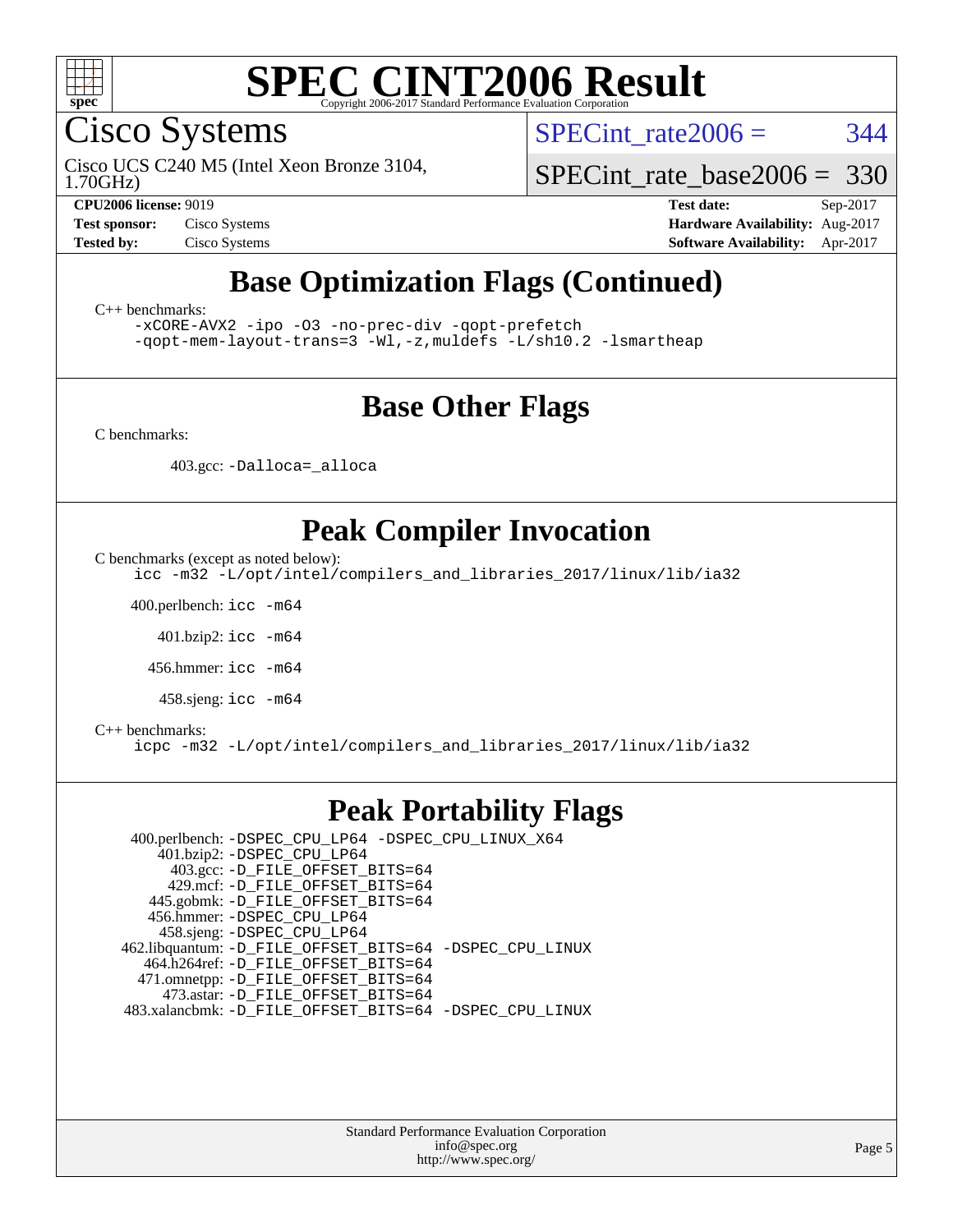

Cisco Systems

SPECint rate $2006 = 344$ 

1.70GHz) Cisco UCS C240 M5 (Intel Xeon Bronze 3104,

[SPECint\\_rate\\_base2006 =](http://www.spec.org/auto/cpu2006/Docs/result-fields.html#SPECintratebase2006) 330

| <b>Test sponsor:</b> | Cisco Systems |
|----------------------|---------------|
| <b>Tested by:</b>    | Cisco Systems |

#### **[CPU2006 license:](http://www.spec.org/auto/cpu2006/Docs/result-fields.html#CPU2006license)** 9019 **[Test date:](http://www.spec.org/auto/cpu2006/Docs/result-fields.html#Testdate)** Sep-2017 **[Hardware Availability:](http://www.spec.org/auto/cpu2006/Docs/result-fields.html#HardwareAvailability)** Aug-2017 **[Software Availability:](http://www.spec.org/auto/cpu2006/Docs/result-fields.html#SoftwareAvailability)** Apr-2017

## **[Peak Optimization Flags](http://www.spec.org/auto/cpu2006/Docs/result-fields.html#PeakOptimizationFlags)**

#### [C benchmarks](http://www.spec.org/auto/cpu2006/Docs/result-fields.html#Cbenchmarks):

 400.perlbench: [-prof-gen](http://www.spec.org/cpu2006/results/res2017q4/cpu2006-20170919-50243.flags.html#user_peakPASS1_CFLAGSPASS1_LDCFLAGS400_perlbench_prof_gen_e43856698f6ca7b7e442dfd80e94a8fc)(pass 1) [-prof-use](http://www.spec.org/cpu2006/results/res2017q4/cpu2006-20170919-50243.flags.html#user_peakPASS2_CFLAGSPASS2_LDCFLAGS400_perlbench_prof_use_bccf7792157ff70d64e32fe3e1250b55)(pass 2) [-xCORE-AVX2](http://www.spec.org/cpu2006/results/res2017q4/cpu2006-20170919-50243.flags.html#user_peakPASS2_CFLAGSPASS2_LDCFLAGS400_perlbench_f-xCORE-AVX2)(pass 2)  $-par-num-threads=1(pass 1) -ipo(pass 2) -O3(pass 2)$  $-par-num-threads=1(pass 1) -ipo(pass 2) -O3(pass 2)$  $-par-num-threads=1(pass 1) -ipo(pass 2) -O3(pass 2)$  $-par-num-threads=1(pass 1) -ipo(pass 2) -O3(pass 2)$  $-par-num-threads=1(pass 1) -ipo(pass 2) -O3(pass 2)$  $-par-num-threads=1(pass 1) -ipo(pass 2) -O3(pass 2)$ [-no-prec-div](http://www.spec.org/cpu2006/results/res2017q4/cpu2006-20170919-50243.flags.html#user_peakPASS2_CFLAGSPASS2_LDCFLAGS400_perlbench_f-no-prec-div)(pass 2) [-auto-ilp32](http://www.spec.org/cpu2006/results/res2017q4/cpu2006-20170919-50243.flags.html#user_peakCOPTIMIZE400_perlbench_f-auto-ilp32) [-qopt-mem-layout-trans=3](http://www.spec.org/cpu2006/results/res2017q4/cpu2006-20170919-50243.flags.html#user_peakCOPTIMIZE400_perlbench_f-qopt-mem-layout-trans_170f5be61cd2cedc9b54468c59262d5d) 401.bzip2: [-prof-gen](http://www.spec.org/cpu2006/results/res2017q4/cpu2006-20170919-50243.flags.html#user_peakPASS1_CFLAGSPASS1_LDCFLAGS401_bzip2_prof_gen_e43856698f6ca7b7e442dfd80e94a8fc)(pass 1) [-prof-use](http://www.spec.org/cpu2006/results/res2017q4/cpu2006-20170919-50243.flags.html#user_peakPASS2_CFLAGSPASS2_LDCFLAGS401_bzip2_prof_use_bccf7792157ff70d64e32fe3e1250b55)(pass 2) [-xCORE-AVX2](http://www.spec.org/cpu2006/results/res2017q4/cpu2006-20170919-50243.flags.html#user_peakPASS2_CFLAGSPASS2_LDCFLAGS401_bzip2_f-xCORE-AVX2)(pass 2)  $-par-num-threads=1(pass 1) -ipo(pass 2) -O3(pass 2)$  $-par-num-threads=1(pass 1) -ipo(pass 2) -O3(pass 2)$  $-par-num-threads=1(pass 1) -ipo(pass 2) -O3(pass 2)$  $-par-num-threads=1(pass 1) -ipo(pass 2) -O3(pass 2)$  $-par-num-threads=1(pass 1) -ipo(pass 2) -O3(pass 2)$  $-par-num-threads=1(pass 1) -ipo(pass 2) -O3(pass 2)$ [-no-prec-div](http://www.spec.org/cpu2006/results/res2017q4/cpu2006-20170919-50243.flags.html#user_peakPASS2_CFLAGSPASS2_LDCFLAGS401_bzip2_f-no-prec-div)(pass 2) [-qopt-prefetch](http://www.spec.org/cpu2006/results/res2017q4/cpu2006-20170919-50243.flags.html#user_peakCOPTIMIZE401_bzip2_f-qopt-prefetch) [-auto-ilp32](http://www.spec.org/cpu2006/results/res2017q4/cpu2006-20170919-50243.flags.html#user_peakCOPTIMIZE401_bzip2_f-auto-ilp32) [-qopt-mem-layout-trans=3](http://www.spec.org/cpu2006/results/res2017q4/cpu2006-20170919-50243.flags.html#user_peakCOPTIMIZE401_bzip2_f-qopt-mem-layout-trans_170f5be61cd2cedc9b54468c59262d5d) 403.gcc: [-xCORE-AVX2](http://www.spec.org/cpu2006/results/res2017q4/cpu2006-20170919-50243.flags.html#user_peakOPTIMIZE403_gcc_f-xCORE-AVX2) [-ipo](http://www.spec.org/cpu2006/results/res2017q4/cpu2006-20170919-50243.flags.html#user_peakOPTIMIZE403_gcc_f-ipo) [-O3](http://www.spec.org/cpu2006/results/res2017q4/cpu2006-20170919-50243.flags.html#user_peakOPTIMIZE403_gcc_f-O3) [-no-prec-div](http://www.spec.org/cpu2006/results/res2017q4/cpu2006-20170919-50243.flags.html#user_peakOPTIMIZE403_gcc_f-no-prec-div) [-qopt-mem-layout-trans=3](http://www.spec.org/cpu2006/results/res2017q4/cpu2006-20170919-50243.flags.html#user_peakCOPTIMIZE403_gcc_f-qopt-mem-layout-trans_170f5be61cd2cedc9b54468c59262d5d)  $429$ .mcf: basepeak = yes 445.gobmk: [-prof-gen](http://www.spec.org/cpu2006/results/res2017q4/cpu2006-20170919-50243.flags.html#user_peakPASS1_CFLAGSPASS1_LDCFLAGS445_gobmk_prof_gen_e43856698f6ca7b7e442dfd80e94a8fc)(pass 1) [-prof-use](http://www.spec.org/cpu2006/results/res2017q4/cpu2006-20170919-50243.flags.html#user_peakPASS2_CFLAGSPASS2_LDCFLAGSPASS2_LDFLAGS445_gobmk_prof_use_bccf7792157ff70d64e32fe3e1250b55)(pass 2) [-xCORE-AVX2](http://www.spec.org/cpu2006/results/res2017q4/cpu2006-20170919-50243.flags.html#user_peakPASS2_CFLAGSPASS2_LDCFLAGSPASS2_LDFLAGS445_gobmk_f-xCORE-AVX2)(pass 2)  $-par-num-threads=1(pass 1) -ipo(pass 2) -O3(pass 2)$  $-par-num-threads=1(pass 1) -ipo(pass 2) -O3(pass 2)$  $-par-num-threads=1(pass 1) -ipo(pass 2) -O3(pass 2)$  $-par-num-threads=1(pass 1) -ipo(pass 2) -O3(pass 2)$  $-par-num-threads=1(pass 1) -ipo(pass 2) -O3(pass 2)$  $-par-num-threads=1(pass 1) -ipo(pass 2) -O3(pass 2)$ [-no-prec-div](http://www.spec.org/cpu2006/results/res2017q4/cpu2006-20170919-50243.flags.html#user_peakPASS2_LDCFLAGS445_gobmk_f-no-prec-div)(pass 2) [-qopt-mem-layout-trans=3](http://www.spec.org/cpu2006/results/res2017q4/cpu2006-20170919-50243.flags.html#user_peakCOPTIMIZE445_gobmk_f-qopt-mem-layout-trans_170f5be61cd2cedc9b54468c59262d5d) 456.hmmer: [-xCORE-AVX2](http://www.spec.org/cpu2006/results/res2017q4/cpu2006-20170919-50243.flags.html#user_peakOPTIMIZE456_hmmer_f-xCORE-AVX2) [-ipo](http://www.spec.org/cpu2006/results/res2017q4/cpu2006-20170919-50243.flags.html#user_peakOPTIMIZE456_hmmer_f-ipo) [-O3](http://www.spec.org/cpu2006/results/res2017q4/cpu2006-20170919-50243.flags.html#user_peakOPTIMIZE456_hmmer_f-O3) [-no-prec-div](http://www.spec.org/cpu2006/results/res2017q4/cpu2006-20170919-50243.flags.html#user_peakOPTIMIZE456_hmmer_f-no-prec-div) [-unroll2](http://www.spec.org/cpu2006/results/res2017q4/cpu2006-20170919-50243.flags.html#user_peakCOPTIMIZE456_hmmer_f-unroll_784dae83bebfb236979b41d2422d7ec2) [-auto-ilp32](http://www.spec.org/cpu2006/results/res2017q4/cpu2006-20170919-50243.flags.html#user_peakCOPTIMIZE456_hmmer_f-auto-ilp32) [-qopt-mem-layout-trans=3](http://www.spec.org/cpu2006/results/res2017q4/cpu2006-20170919-50243.flags.html#user_peakCOPTIMIZE456_hmmer_f-qopt-mem-layout-trans_170f5be61cd2cedc9b54468c59262d5d) 458.sjeng: [-prof-gen](http://www.spec.org/cpu2006/results/res2017q4/cpu2006-20170919-50243.flags.html#user_peakPASS1_CFLAGSPASS1_LDCFLAGS458_sjeng_prof_gen_e43856698f6ca7b7e442dfd80e94a8fc)(pass 1) [-prof-use](http://www.spec.org/cpu2006/results/res2017q4/cpu2006-20170919-50243.flags.html#user_peakPASS2_CFLAGSPASS2_LDCFLAGS458_sjeng_prof_use_bccf7792157ff70d64e32fe3e1250b55)(pass 2) [-xCORE-AVX2](http://www.spec.org/cpu2006/results/res2017q4/cpu2006-20170919-50243.flags.html#user_peakPASS2_CFLAGSPASS2_LDCFLAGS458_sjeng_f-xCORE-AVX2)(pass 2)  $-par-num-threads=1(pass 1) -ipo(pass 2) -O3(pass 2)$  $-par-num-threads=1(pass 1) -ipo(pass 2) -O3(pass 2)$  $-par-num-threads=1(pass 1) -ipo(pass 2) -O3(pass 2)$  $-par-num-threads=1(pass 1) -ipo(pass 2) -O3(pass 2)$  $-par-num-threads=1(pass 1) -ipo(pass 2) -O3(pass 2)$  $-par-num-threads=1(pass 1) -ipo(pass 2) -O3(pass 2)$ [-no-prec-div](http://www.spec.org/cpu2006/results/res2017q4/cpu2006-20170919-50243.flags.html#user_peakPASS2_CFLAGSPASS2_LDCFLAGS458_sjeng_f-no-prec-div)(pass 2) [-unroll4](http://www.spec.org/cpu2006/results/res2017q4/cpu2006-20170919-50243.flags.html#user_peakCOPTIMIZE458_sjeng_f-unroll_4e5e4ed65b7fd20bdcd365bec371b81f) [-auto-ilp32](http://www.spec.org/cpu2006/results/res2017q4/cpu2006-20170919-50243.flags.html#user_peakCOPTIMIZE458_sjeng_f-auto-ilp32) [-qopt-mem-layout-trans=3](http://www.spec.org/cpu2006/results/res2017q4/cpu2006-20170919-50243.flags.html#user_peakCOPTIMIZE458_sjeng_f-qopt-mem-layout-trans_170f5be61cd2cedc9b54468c59262d5d)  $462$ .libquantum: basepeak = yes 464.h264ref: [-prof-gen](http://www.spec.org/cpu2006/results/res2017q4/cpu2006-20170919-50243.flags.html#user_peakPASS1_CFLAGSPASS1_LDCFLAGS464_h264ref_prof_gen_e43856698f6ca7b7e442dfd80e94a8fc)(pass 1) [-prof-use](http://www.spec.org/cpu2006/results/res2017q4/cpu2006-20170919-50243.flags.html#user_peakPASS2_CFLAGSPASS2_LDCFLAGS464_h264ref_prof_use_bccf7792157ff70d64e32fe3e1250b55)(pass 2) [-xCORE-AVX2](http://www.spec.org/cpu2006/results/res2017q4/cpu2006-20170919-50243.flags.html#user_peakPASS2_CFLAGSPASS2_LDCFLAGS464_h264ref_f-xCORE-AVX2)(pass 2) [-par-num-threads=1](http://www.spec.org/cpu2006/results/res2017q4/cpu2006-20170919-50243.flags.html#user_peakPASS1_CFLAGSPASS1_LDCFLAGS464_h264ref_par_num_threads_786a6ff141b4e9e90432e998842df6c2)(pass 1) [-ipo](http://www.spec.org/cpu2006/results/res2017q4/cpu2006-20170919-50243.flags.html#user_peakPASS2_CFLAGSPASS2_LDCFLAGS464_h264ref_f-ipo)(pass 2) [-O3](http://www.spec.org/cpu2006/results/res2017q4/cpu2006-20170919-50243.flags.html#user_peakPASS2_CFLAGSPASS2_LDCFLAGS464_h264ref_f-O3)(pass 2) [-no-prec-div](http://www.spec.org/cpu2006/results/res2017q4/cpu2006-20170919-50243.flags.html#user_peakPASS2_CFLAGSPASS2_LDCFLAGS464_h264ref_f-no-prec-div)(pass 2) [-unroll2](http://www.spec.org/cpu2006/results/res2017q4/cpu2006-20170919-50243.flags.html#user_peakCOPTIMIZE464_h264ref_f-unroll_784dae83bebfb236979b41d2422d7ec2) [-qopt-mem-layout-trans=3](http://www.spec.org/cpu2006/results/res2017q4/cpu2006-20170919-50243.flags.html#user_peakCOPTIMIZE464_h264ref_f-qopt-mem-layout-trans_170f5be61cd2cedc9b54468c59262d5d) [C++ benchmarks:](http://www.spec.org/auto/cpu2006/Docs/result-fields.html#CXXbenchmarks) 471.omnetpp: [-prof-gen](http://www.spec.org/cpu2006/results/res2017q4/cpu2006-20170919-50243.flags.html#user_peakPASS1_CXXFLAGSPASS1_LDCXXFLAGS471_omnetpp_prof_gen_e43856698f6ca7b7e442dfd80e94a8fc)(pass 1) [-prof-use](http://www.spec.org/cpu2006/results/res2017q4/cpu2006-20170919-50243.flags.html#user_peakPASS2_CXXFLAGSPASS2_LDCXXFLAGS471_omnetpp_prof_use_bccf7792157ff70d64e32fe3e1250b55)(pass 2) [-xCORE-AVX2](http://www.spec.org/cpu2006/results/res2017q4/cpu2006-20170919-50243.flags.html#user_peakPASS2_CXXFLAGSPASS2_LDCXXFLAGS471_omnetpp_f-xCORE-AVX2)(pass 2)  $-par-num-threads=1(pass 1) -ipo(pass 2) -O3(pass 2)$  $-par-num-threads=1(pass 1) -ipo(pass 2) -O3(pass 2)$  $-par-num-threads=1(pass 1) -ipo(pass 2) -O3(pass 2)$  $-par-num-threads=1(pass 1) -ipo(pass 2) -O3(pass 2)$  $-par-num-threads=1(pass 1) -ipo(pass 2) -O3(pass 2)$  $-par-num-threads=1(pass 1) -ipo(pass 2) -O3(pass 2)$ [-no-prec-div](http://www.spec.org/cpu2006/results/res2017q4/cpu2006-20170919-50243.flags.html#user_peakPASS2_CXXFLAGSPASS2_LDCXXFLAGS471_omnetpp_f-no-prec-div)(pass 2) [-qopt-ra-region-strategy=block](http://www.spec.org/cpu2006/results/res2017q4/cpu2006-20170919-50243.flags.html#user_peakCXXOPTIMIZE471_omnetpp_f-qopt-ra-region-strategy_430aa8f7c220cbde92ae827fa8d9be32)  [-qopt-mem-layout-trans=3](http://www.spec.org/cpu2006/results/res2017q4/cpu2006-20170919-50243.flags.html#user_peakCXXOPTIMIZE471_omnetpp_f-qopt-mem-layout-trans_170f5be61cd2cedc9b54468c59262d5d) [-Wl,-z,muldefs](http://www.spec.org/cpu2006/results/res2017q4/cpu2006-20170919-50243.flags.html#user_peakEXTRA_LDFLAGS471_omnetpp_link_force_multiple1_74079c344b956b9658436fd1b6dd3a8a) [-L/sh10.2 -lsmartheap](http://www.spec.org/cpu2006/results/res2017q4/cpu2006-20170919-50243.flags.html#user_peakEXTRA_LIBS471_omnetpp_SmartHeap_b831f2d313e2fffa6dfe3f00ffc1f1c0) 473.astar: basepeak = yes  $483.xalanchmk: basepeak = yes$